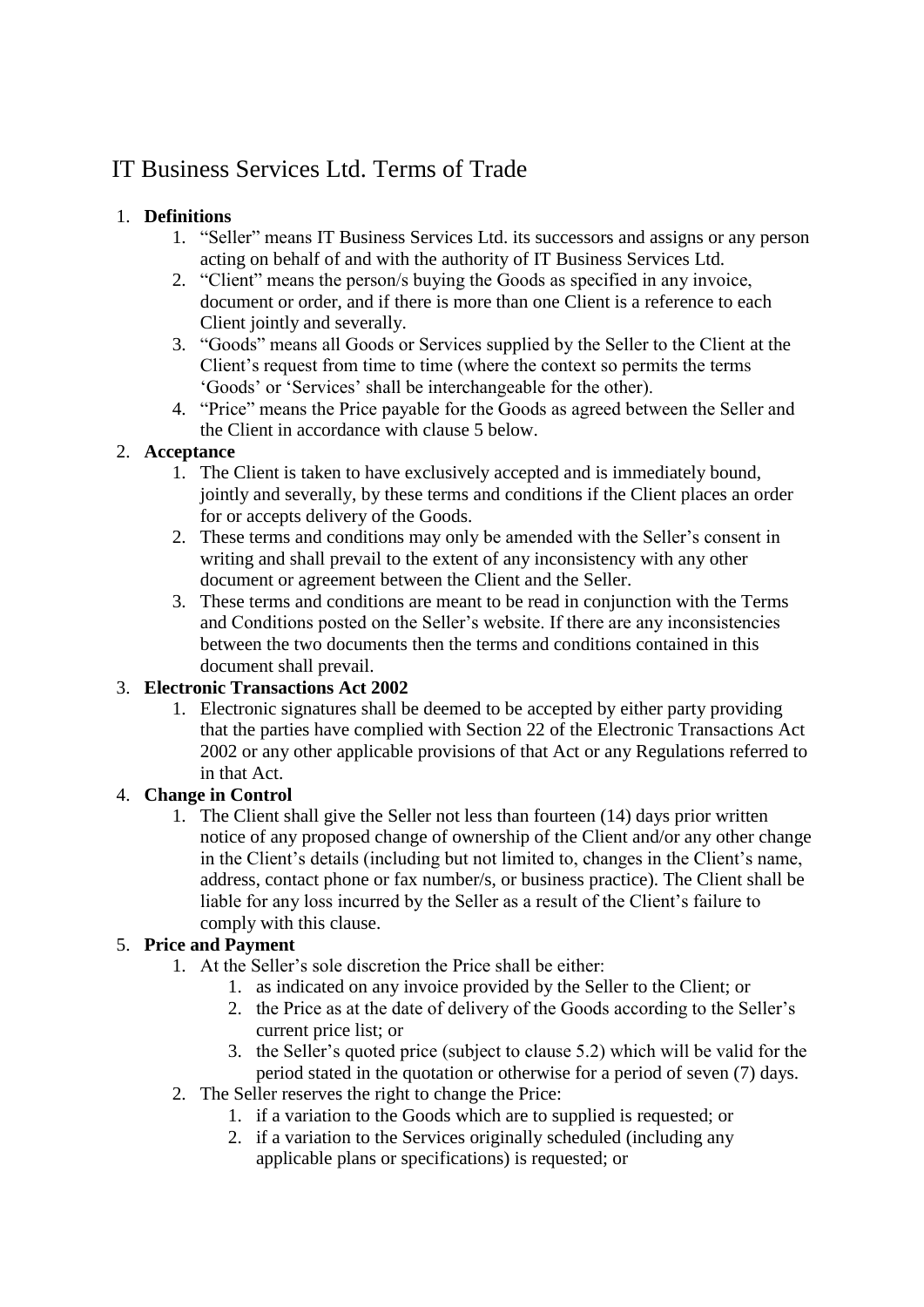- 3. where additional Services are required due to the discovery of hidden or unidentifiable difficulties (including, but not limited to, change of design, availability of components, delays in sourcing components, etc) which are only discovered on commencement of the Services; or
- 4. in the event of increases to the Seller in the cost of labour or materials (including but not limited to overseas transactions that may increase as a consequence of variations in foreign currency rates of exchange and/or international freight and insurance charges) which are beyond the Seller's control.
- 3. At the Seller's sole discretion a non-refundable deposit may be required.
- 4. Time for payment for the Goods being of the essence, the Price will be payable by the Client on the date/s determined by the Seller, which may be:
	- 1. on delivery of the Goods;
	- 2. before delivery of the Goods;
	- 3. for certain approved Clients, due twenty (20) days following the end of the month in which a statement is posted to the Client's address or address for notices;
	- 4. the date specified on any invoice or other form as being the date for payment; or
	- 5. failing any notice to the contrary, the date which is seven (7) days following the date of any invoice given to the Client by the Seller.
- 5. Payment may be made by cash, cheque(Goods are released once cheque clears), bank cheque, electronic/on-line banking, credit card (plus a surcharge of up to two percent (2%) of the Price), or by any other method as agreed to between the Client and the Seller.
- 6. Unless otherwise stated the Price does not include GST. In addition to the Price the Client must pay to the Seller an amount equal to any GST the Seller must pay for any supply by the Seller under this or any other agreement for the sale of the Goods. The Client must pay GST, without deduction or set off of any other amounts, at the same time and on the same basis as the Client pays the Price. In addition the Client must pay any other taxes and duties that may be applicable in addition to the Price except where they are expressly included in the Price.

### 6. **Descriptions of Goods**

- 1. While the Seller endeavours to provide accurate descriptions of Goods, the Seller cannot warrant that the description is accurate. The Seller shall reserve the right to correct any error or omission should they become aware of any such inaccuracy.
- 2. Any image provided by the Seller is for illustrative purposes only, and the Seller cannot guarantee that the image shall reproduce in true colour or that the image will reflect or portray the full design or options relating to the Goods.

## 7. **Orders for Goods**

- 1. The Seller supplies and despatches Goods to Clients within New Zealand only.
- 2. The Seller endeavours to ensure that the product list is current; however the Seller gives no undertaking as to the availability of any advertised Goods.
- 3. The Seller's advertised price list can be accessed from the home page of the Seller's website and reserves the right to amend the Price at any time.
- 4. The Seller charges for shipping to the North and South Islands of New Zealand only. The cost is calculated depending on the buyers location and order size. This is displayed in the checkout process.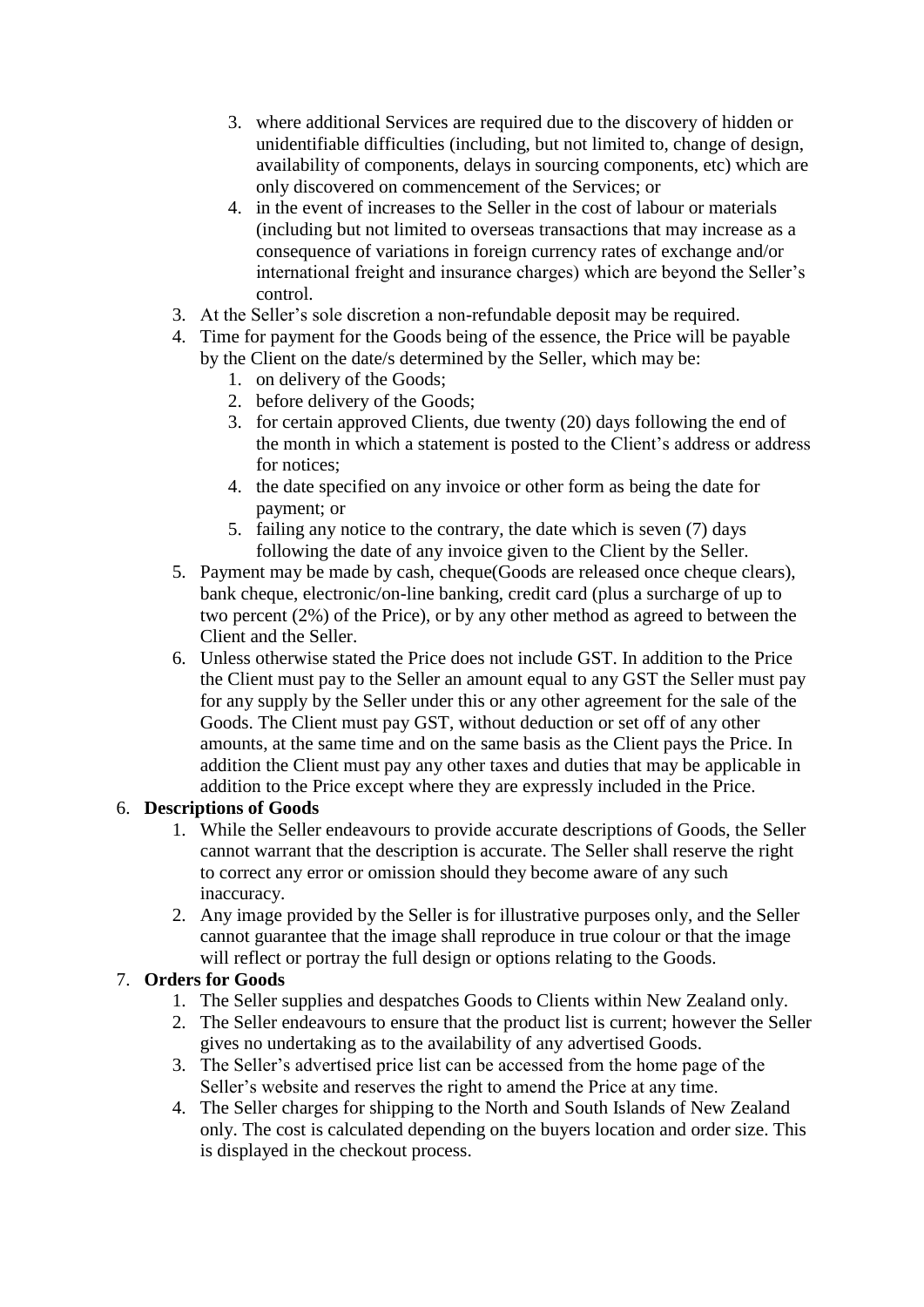- 5. When the Client places an order with the Seller, the Client is required to provide their name, address for delivery, email address, telephone contact and credit card details. The Seller undertakes to take due care of this information; however, in providing the Seller with this information the Client accepts that the Seller is not liable for its misuse due to any error in transmission, virus, or malware.
- 6. The Client accepts that by placing an order by credit card with the Seller for the first time, the Seller shall ask the Client to verify ownership of the card by doing a security check.
- 7. The Seller undertakes to accept or reject the Client's order within seven (7) days. Where the Seller has not responded within that timeframe, the offer is deemed to be rejected. The Seller is not required to give any reason for rejecting any offer to purchase, however the most likely reason for any rejection will be due to current stock unavailability.
- 8. Where the Client has submitted an order, that order cannot be cancelled even if the Seller has yet to accept or reject the offer.
- 9. The Seller does not deliver to PO Boxes or Private Bags.
- 10. All deliveries must be signed for at time of delivery.
- 11. Delivery for ordered Goods will be set out as per the Seller's terms of use on the Seller's website.

## 8. **Delivery of Goods**

- 1. Delivery ("Delivery") of the Goods is taken to occur at the time that:
	- 1. the Client or the Client's nominated carrier takes possession of the Goods at the Seller's address; or
	- 2. the Seller (or the Seller's nominated carrier) delivers the Goods to the Client's nominated address even if the Client is not present at the address.
	- 3. The Client must take delivery by receipt or collection of the Goods whenever they are tendered for delivery. In the event that the Client is unable to take delivery of the Goods as arranged then the Seller shall be entitled to charge a reasonable fee for redelivery and/or storage.
	- 4. Any time or date given by the Seller to the Client is an estimate only. The Client must still accept delivery of the Goods even if late and the Seller will not be liable for any loss or damage incurred by the Client as a result of the delivery being late.

## 9. **Risk**

- 1. Risk of damage to or loss of the Goods passes to the Client on Delivery and the Client must insure the Goods on or before Delivery.
- 2. If any of the Goods are damaged or destroyed following delivery but prior to ownership passing to the Client, the Seller is entitled to receive all insurance proceeds payable for the Goods. The production of these terms and conditions by the Seller is sufficient evidence of the Seller's rights to receive the insurance proceeds without the need for any person dealing with the Seller to make further enquiries.
- 3. If the Client requests the Seller to leave Goods outside the Seller's premises for collection or to deliver the Goods to an unattended location then such Goods shall be left at the Client's sole risk.
- 4. The Client acknowledges that the Seller is only responsible for parts that are replaced by the Seller and does not at any stage accept any liability in respect of previous services and/or goods supplied by any other third party that subsequently fail and found to be the source of the failure, the Client agrees to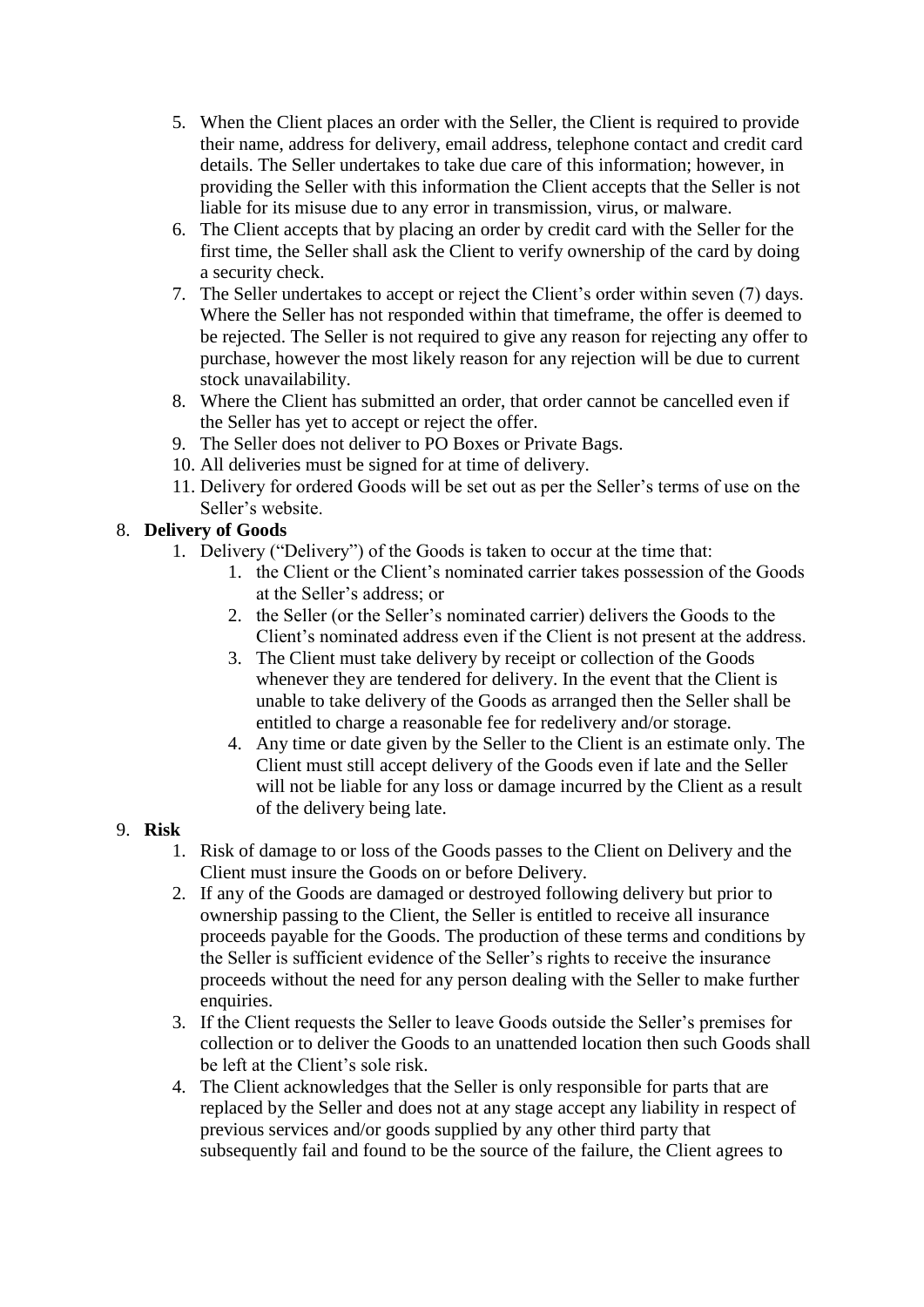indemnify the Seller against any loss or damage to the Goods, or caused by the Goods, or any part thereof howsoever arising.

- 10. **Title**
	- 1. The Seller and the Client agree that ownership of the Goods shall not pass until:
		- 1. the Client has paid the Seller all amounts owing to the Seller; and
		- 2. the Client has met all of its other obligations to the Seller.
	- 2. Receipt by the Seller of any form of payment other than cash shall not be deemed to be payment until that form of payment has been honoured, cleared or recognised.
	- 3. It is further agreed that:
		- 1. until ownership of the Goods passes to the Client in accordance with clause 10.1 that the Client is only a bailee of the Goods and must return the Goods to the Seller on request.
		- 2. the Client holds the benefit of the Client's insurance of the Goods on trust for the Seller and must pay to the Seller the proceeds of any insurance in the event of the Goods being lost, damaged or destroyed.
		- 3. the Client must not sell, dispose, or otherwise part with possession of the Goods other than in the ordinary course of business and for market value. If the Client sells, disposes or parts with possession of the Goods then the Client must hold the proceeds of any such act on trust for the Seller and must pay or deliver the proceeds to the Seller on demand.
		- 4. the Client should not convert or process the Goods or intermix them with other goods but if the Client does so then the Client holds the resulting product on trust for the benefit of the Seller and must sell, dispose of or return the resulting product to the Seller as it so directs.
		- 5. the Client irrevocably authorises the Seller to enter any premises where the Seller believes the Goods are kept and recover possession of the Goods.
		- 6. the Seller may recover possession of any Goods in transit whether or not delivery has occurred.
		- 7. the Client shall not charge or grant an encumbrance over the Goods nor grant nor otherwise give away any interest in the Goods while they remain the property of the Seller.
		- 8. the Seller may commence proceedings to recover the Price of the Goods sold notwithstanding that ownership of the Goods has not passed to the Client.

#### 11. **Personal Property Securities Act 1999 ("PPSA")**

- 1. Upon assenting to these terms and conditions in writing the Client acknowledges and agrees that:
	- 1. these terms and conditions constitute a security agreement for the purposes of the PPSA; and
	- 2. a security interest is taken in all Goods previously supplied by the Seller to the Client (if any) and all Goods that will be supplied in the future by the Seller to the Client.
- 2. The Client undertakes to:
	- 1. sign any further documents and/or provide any further information (such information to be complete, accurate and up-to-date in all respects) which the Seller may reasonably require to register a financing statement or financing change statement on the Personal Property Securities Register;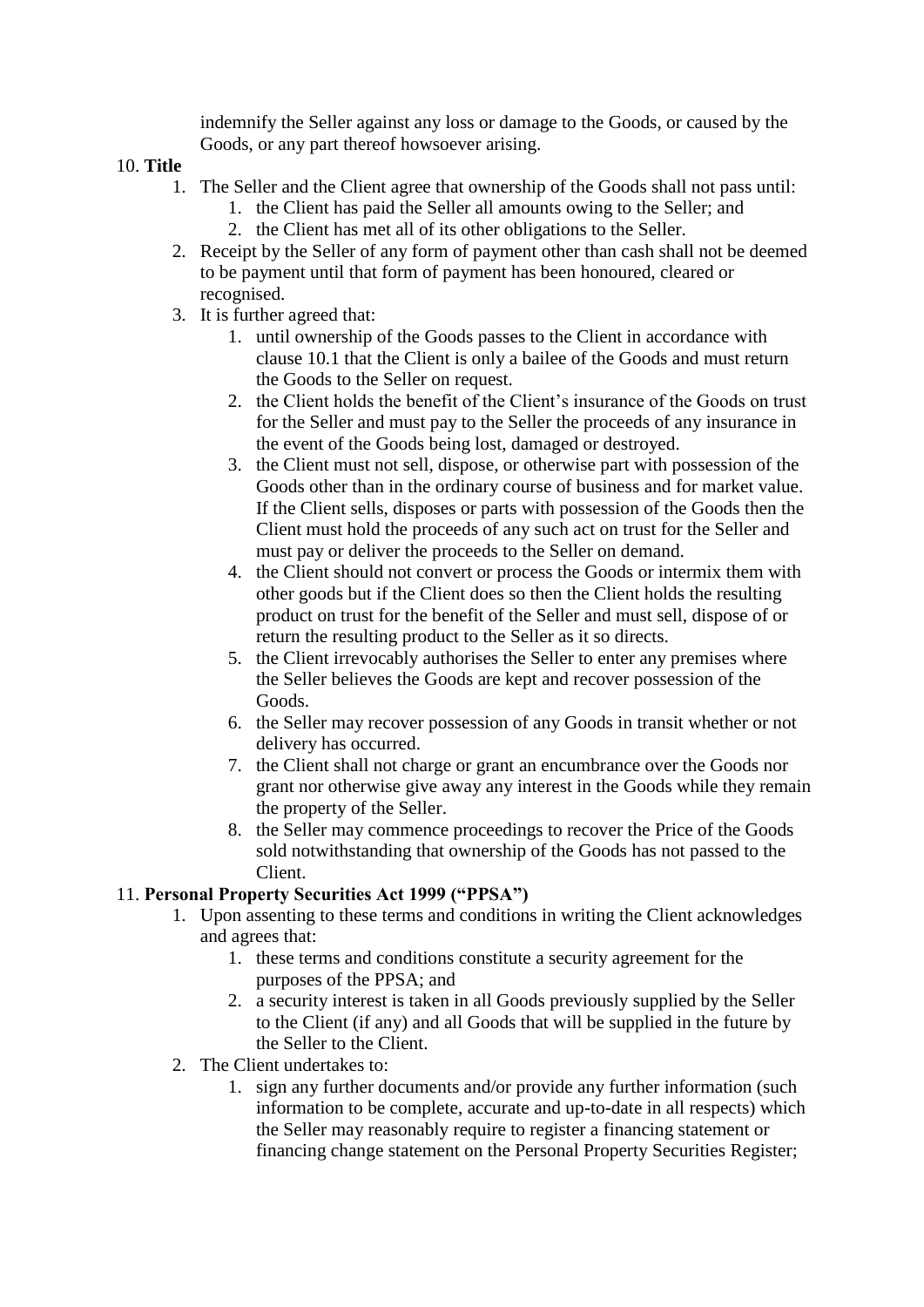- 2. indemnify, and upon demand reimburse, the Seller for all expenses incurred in registering a financing statement or financing change statement on the Personal Property Securities Register or releasing any Goods charged thereby;
- 3. not register a financing change statement or a change demand without the prior written consent of the Seller; and
- 4. immediately advise the Seller of any material change in its business practices of selling the Goods which would result in a change in the nature of proceeds derived from such sales.
- 5. The Seller and the Client agree that nothing in sections 114(1)(a), 133 and 134 of the PPSA shall apply to these terms and conditions.
- 6. The Client waives its rights as a debtor under sections 116, 120(2), 121, 125, 126, 127, 129, 131 and 132 of the PPSA.
- 7. Unless otherwise agreed to in writing by the Seller, the Client waives its right to receive a verification statement in accordance with section 148 of the PPSA.
- 8. The Client shall unconditionally ratify any actions taken by the Seller under clauses 11.1 to 11.5.

### 12. **Security and Charge**

- 1. In consideration of the Seller agreeing to supply the Goods, the Client charges all of its rights, title and interest (whether joint or several) in any land, realty or other assets capable of being charged, owned by the Client either now or in the future, to secure the performance by the Client of its obligations under these terms and conditions (including, but not limited to, the payment of any money).
- 2. The Client indemnifies the Seller from and against all the Seller's costs and disbursements including legal costs on a solicitor and own client basis incurred in exercising the Seller's rights under this clause.
- 3. The Client irrevocably appoints the Seller and each director of the Seller as the Client's true and lawful attorney/s to perform all necessary acts to give effect to the provisions of this clause 12 including, but not limited to, signing any document on the Client's behalf.

#### 13. **Client's Disclaimer**

1. The Client hereby disclaims any right to rescind, or cancel any contract with the Seller or to sue for damages or to claim restitution arising out of any inadvertent misrepresentation made to the Client by the Seller and the Client acknowledges that the Goods are bought relying solely upon the Client's skill and judgment.

#### 14. **Defects**

1. The Client shall inspect the Goods on delivery and shall within forty-eight (48) hours of delivery (time being of the essence) notify the Seller of any alleged defect, shortage in quantity, damage or failure to comply with the description or quote. The Client shall afford the Seller an opportunity to inspect the Goods within a reasonable time following delivery if the Client believes the Goods are defective in any way. If the Client shall fail to comply with these provisions the Goods shall be presumed to be free from any defect or damage. For defective Goods, which the Seller has agreed in writing that the Client is entitled to reject, the Seller's liability is limited to either (at the Seller's discretion) replacing the Goods or repairing the Goods.

#### 15. **Returns**

1. Where the Client wishes to return a faulty or damaged Good, the Client must first notify the Seller through the Seller's designated "contact us" webpage where the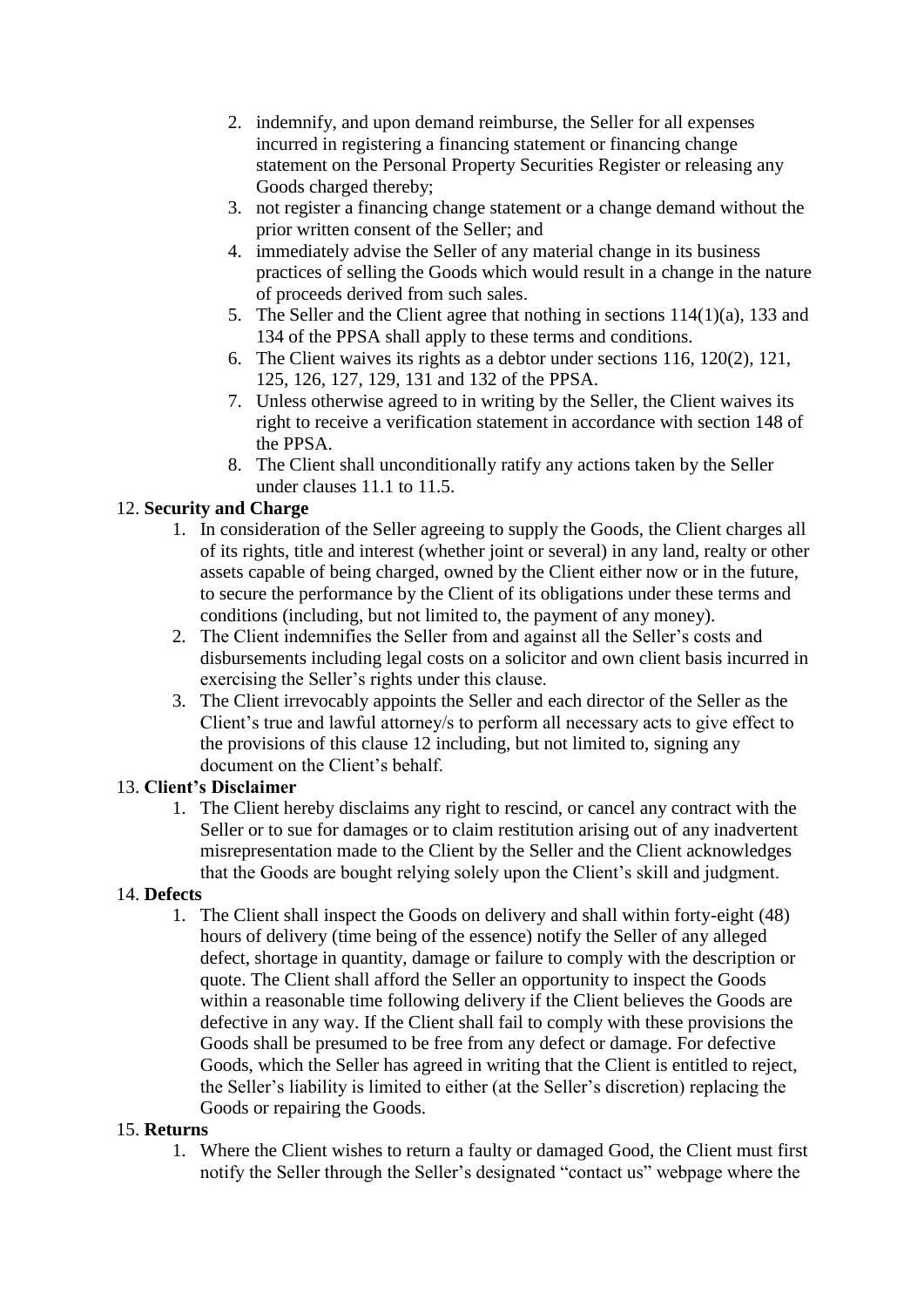Seller sets out the requirements relating to the return of Goods or the Client can email: info@itbservice.com

- 2. Returns will only be accepted provided that:
	- 1. the Client has complied with the provisions of clause 14.1; and
	- 2. the Seller has agreed in writing to accept the return of the Goods; and
	- 3. the Goods are returned at the Client's cost within forty-eight (48) hours of the delivery date; and
	- 4. the Seller will not be liable for Goods which have not been stored or used in a proper manner; and
	- 5. the Goods are returned in the condition in which they were delivered and with all packaging material, brochures and instruction material in as new condition as is reasonably possible in the circumstances.
- 3. The Seller undertakes to exchange any undamaged Good purchased from the Seller provided it is returned unused and unopened with proof of purchase within seven (7) days of purchase, however the Seller shall not provide any refund for such purchase. Where undamaged Goods are returned for exchange, the Seller does not refund any packing and postage charges incurred by the Client. Return of undamaged Goods for exchange is at the risk and cost of the Client.
- 4. Due to copyright regulations, the Seller does not accept opened software. A minimum twenty-five percent (25%) restocking fee is charged on unopened software except Adobe software, which attracts a minimum fifty percent (50%) restocking fee due to it being a special order item.
- 5. Where the Goods are being returned because of change of mind then a restocking fee will be charged at a rate of fifteen percent (15%) for unopened Goods and thirty-five percent (35%) for opened Goods.
- 6. The Seller does not take responsibility if the Goods are returned in a damaged condition. Components at risk of damage from freighting should be bubble wrapped and returned in the original static bags.
- 7. Non-stocklist items or Goods made to the Client's specifications are under no circumstances acceptable for credit or return.

## 16. **Hardware Compatibility**

1. The Seller is not responsible for the compatibility and/or hardware configuration of the Client's components. Due to the different configurations, the Seller does not guarantee a component works with the Client's system. The Seller endeavours to provide as much information on each component as possible but the final decision is the Client's to verify it works on their system. If the component is incompatible it does not mean it is faulty.

#### 17. **Warranty**

- 1. Subject to the conditions of warranty set out in clause 17.2 the Seller warrants that if any defect in any workmanship of the Seller becomes apparent and is reported to the Seller within the respective timeframe of the date of delivery (time being of the essence), then the Seller will either (at the Seller's sole discretion) replace or remedy the workmanship (parts and labour):
	- 1. up to one (1) years warranty period as agreed to between the Seller and the Client; or
	- 2. where an extended warranty has been purchased then the period shall be three (3) years.
- 2. The conditions applicable to the warranty given by clause 17.1 are:
	- 1. the warranty shall not cover any defect or damage which may be caused or partly caused by or arise through: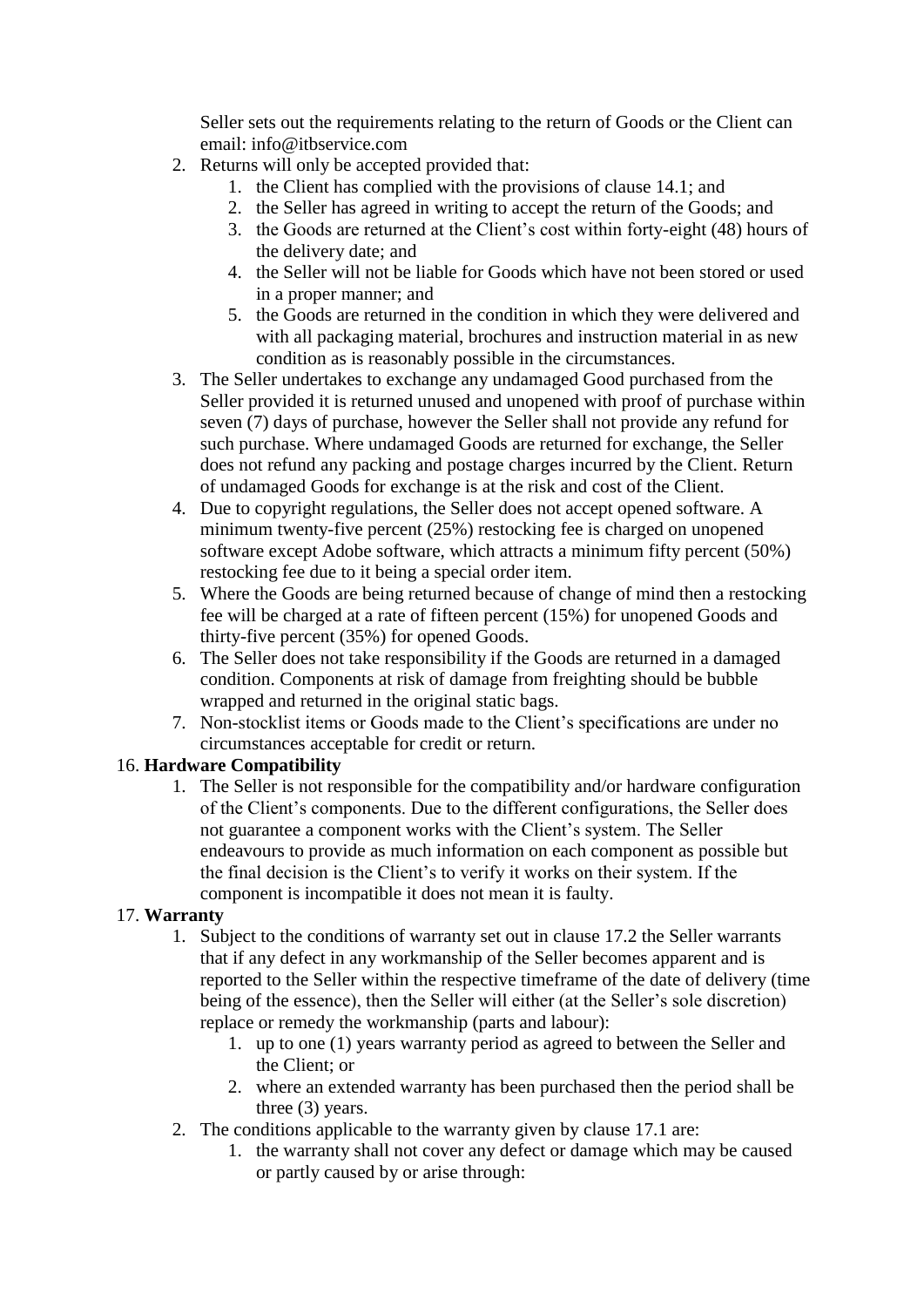- 1. failure on the part of the Client to properly maintain any Goods; or
- 2. failure on the part of the Client to follow any instructions or guidelines provided by the Seller; or
- 3. any use of any Goods otherwise than for any application specified on a quote or order form; or
- 4. the continued use of any Goods after any defect becomes apparent or would have become apparent to a reasonably prudent operator or user; or
- 5. fair wear and tear, any accident or act of God.
- 2. the warranty shall cease and the Seller shall thereafter in no circumstances be liable under the terms of the warranty if the workmanship is repaired, altered or overhauled without the Seller's consent.
- 3. in respect of all claims the Seller shall not be liable to compensate the Client for any delay in either replacing or remedying the workmanship or in properly assessing the Client's claim.
- 3. For Goods not manufactured by the Seller, the warranty shall be the current warranty provided by the manufacturer of the Goods. The Seller shall not be bound by nor be responsible for any term, condition, representation or warranty other than that which is given by the manufacturer of the Goods. This warranty period may vary between twelve (12) months and five (5) years and is brand and/or product dependent.
- 4. The Client acknowledges and accepts that the Seller shall not warrant any over clocked components used outside the manufacturer's safe operating parameters.

#### 18. **Consumer Guarantees Act 1993**

1. If the Client is acquiring Goods for the purposes of a trade or business, the Client acknowledges that the provisions of the Consumer Guarantees Act 1993 do not apply to the supply of Goods by the Seller to the Client.

#### 19. **Intellectual Property**

- 1. Where the Seller has designed, drawn or developed Goods for the Client, then the copyright in any designs and drawings and documents shall remain the property of the Seller.
- 2. The Client warrants that all designs, specifications or instructions given to the Seller will not cause the Seller to infringe any patent, registered design or trademark in the execution of the Client's order and the Client agrees to indemnify the Seller against any action taken by a third party against the Seller in respect of any such infringement.
- 3. The Client agrees that the Seller may (at no cost) use for the purposes of marketing or entry into any competition, any documents, designs, drawings or Goods which the Seller has created for the Client.

#### 20. **Default and Consequences of Default**

- 1. Interest on overdue invoices shall accrue daily from the date when payment becomes due, until the date of payment, at a rate of two and a half percent (2.5%) per calendar month (and at the Seller's sole discretion such interest shall compound monthly at such a rate) after as well as before any judgment.
- 2. If the Client owes the Seller any money the Client shall indemnify the Seller from and against all costs and disbursements incurred by the Seller in recovering the debt (including but not limited to internal administration fees, legal costs on a solicitor and own client basis, the Seller's collection agency costs, and bank dishonour fees).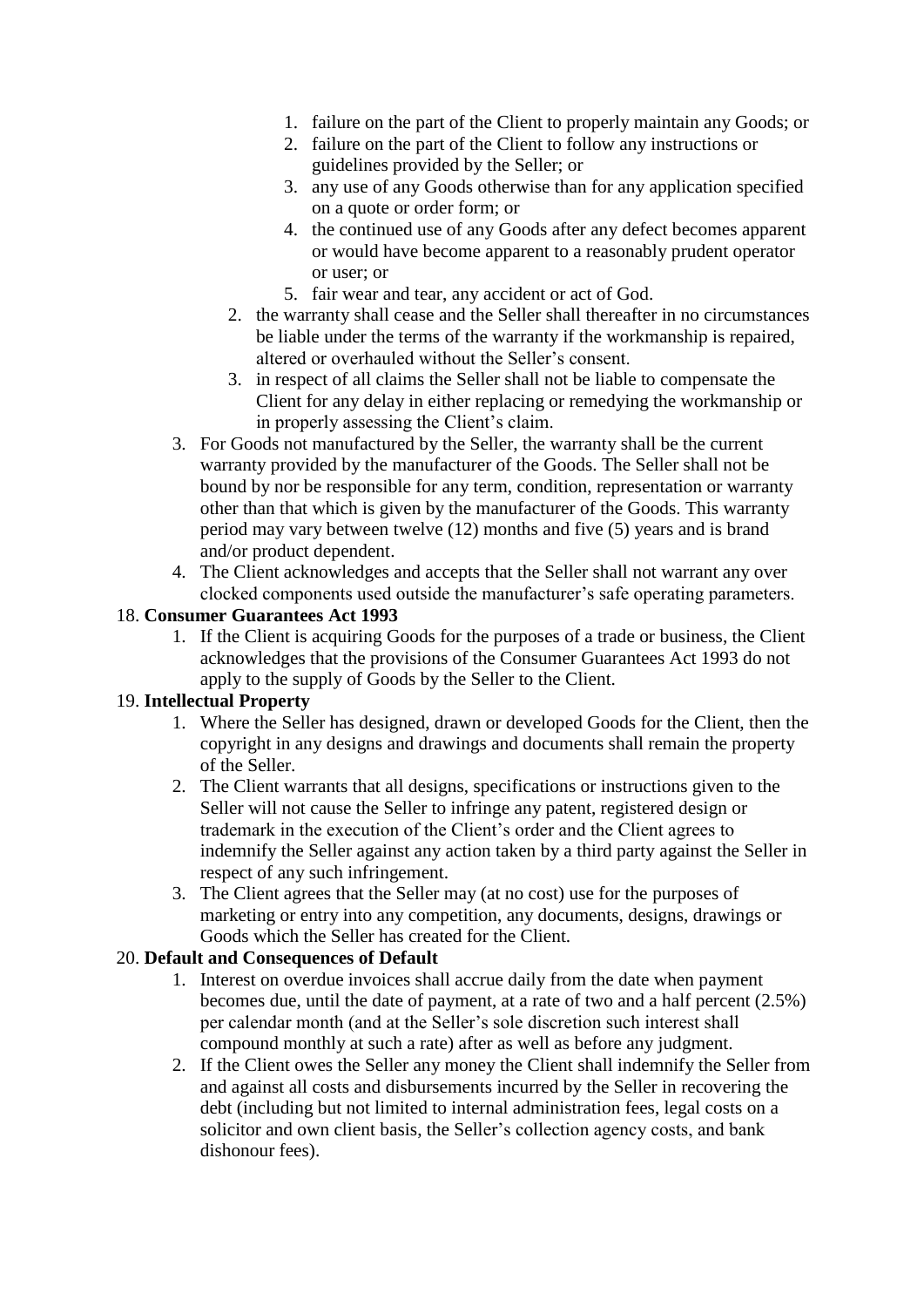- 3. Without prejudice to any other remedies the Seller may have, if at any time the Client is in breach of any obligation (including those relating to payment) under these terms and conditions the Seller may suspend or terminate the supply of Goods to the Client. The Seller will not be liable to the Client for any loss or damage the Client suffers because the Seller has exercised its rights under this clause.
- 4. Without prejudice to the Seller's other remedies at law the Seller shall be entitled to cancel all or any part of any order of the Client which remains unfulfilled and all amounts owing to the Seller shall, whether or not due for payment, become immediately payable if:
	- 1. any money payable to the Seller becomes overdue, or in the Seller's opinion the Client will be unable to make a payment when it falls due;
	- 2. the Client becomes insolvent, convenes a meeting with its creditors or proposes or enters into an arrangement with creditors, or makes an assignment for the benefit of its creditors; or
	- 3. a receiver, manager, liquidator (provisional or otherwise) or similar person is appointed in respect of the Client or any asset of the Client.

## 21. **Cancellation**

- 1. The Seller may cancel any contract to which these terms and conditions apply or cancel delivery of Goods at any time before the Goods are delivered by giving written notice to the Client. On giving such notice the Seller shall repay to the Client any money paid by the Client for the Goods. The Seller shall not be liable for any loss or damage whatsoever arising from such cancellation.
- 2. In the event that the Client cancels delivery of Goods the Client shall be liable for any and all loss incurred (whether direct or indirect) by the Seller as a direct result of the cancellation (including, but not limited to, any loss of profits).
- 3. Cancellation of orders for Goods made to the Client's specifications, or for nonstocklist items, will definitely not be accepted once production has commenced, or an order has been placed.

## 22. **Privacy Act 1993**

- 1. The Client authorises the Seller or the Seller's agent to:
	- 1. access, collect, retain and use any information about the Client;
		- 1. (including any overdue fines balance information held by the Ministry of Justice) for the purpose of assessing the Client's creditworthiness; or
		- 2. for the purpose of marketing products and services to the Client.
	- 2. disclose information about the Client, whether collected by the Seller from the Client directly or obtained by the Seller from any other source, to any other credit provider or any credit reporting agency for the purposes of providing or obtaining a credit reference, debt collection or notifying a default by the Client.
- 2. Where the Client is an individual the authorities under clause 22.1 are authorities or consents for the purposes of the Privacy Act 1993.
- 3. The Client shall have the right to request the Seller for a copy of the information about the Client retained by the Seller and the right to request the Seller to correct any incorrect information about the Client held by the Seller.

#### 23. **Unpaid Seller's Rights**

1. Where the Client has left any item with the Seller for repair, modification, exchange or for the Seller to perform any other service in relation to the item and